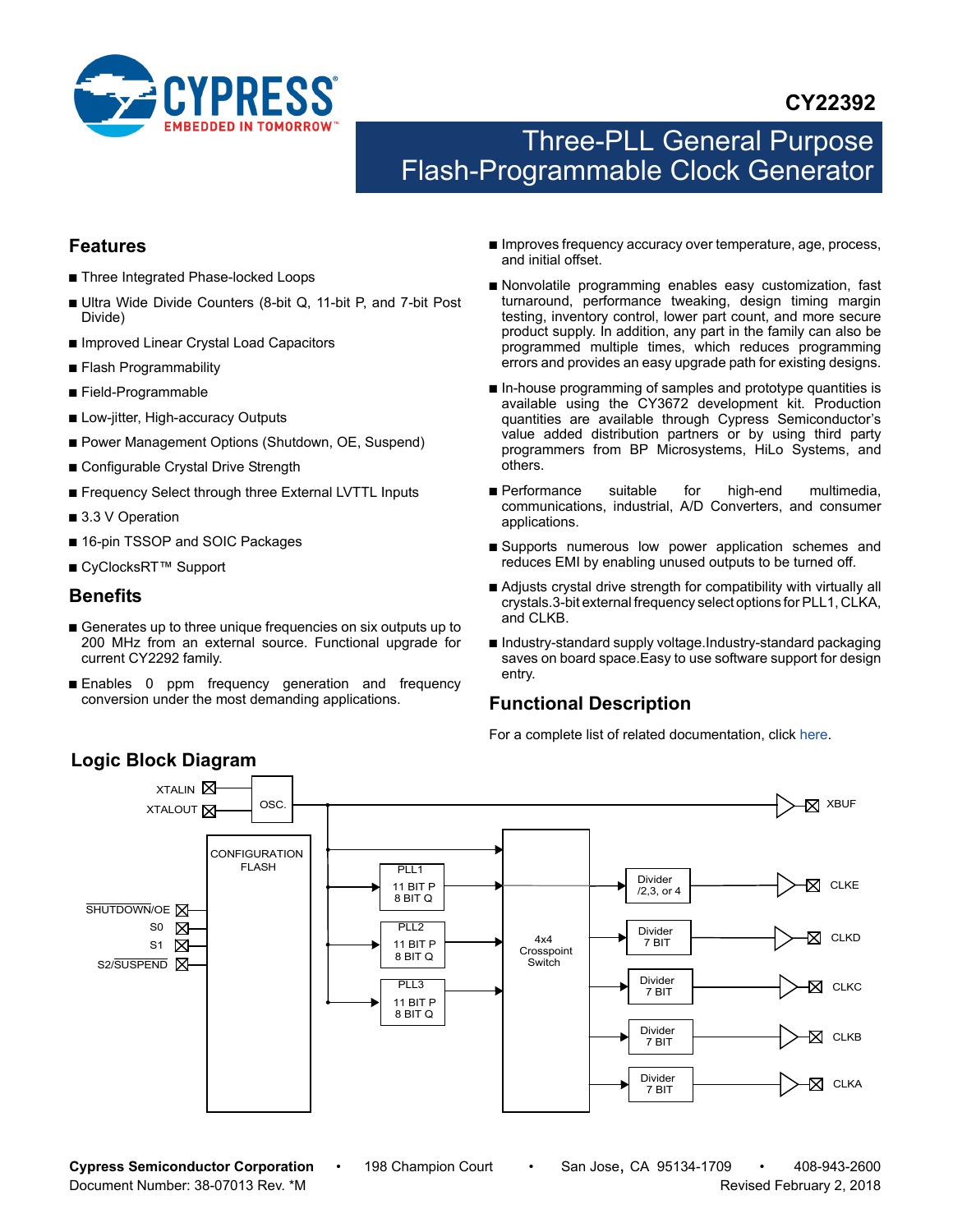

# **Contents**

| Sales, Solutions, and Legal Information  14 |  |
|---------------------------------------------|--|
| Worldwide Sales and Design Support  14      |  |
|                                             |  |
|                                             |  |
| Cypress Developer Community  14             |  |
|                                             |  |
|                                             |  |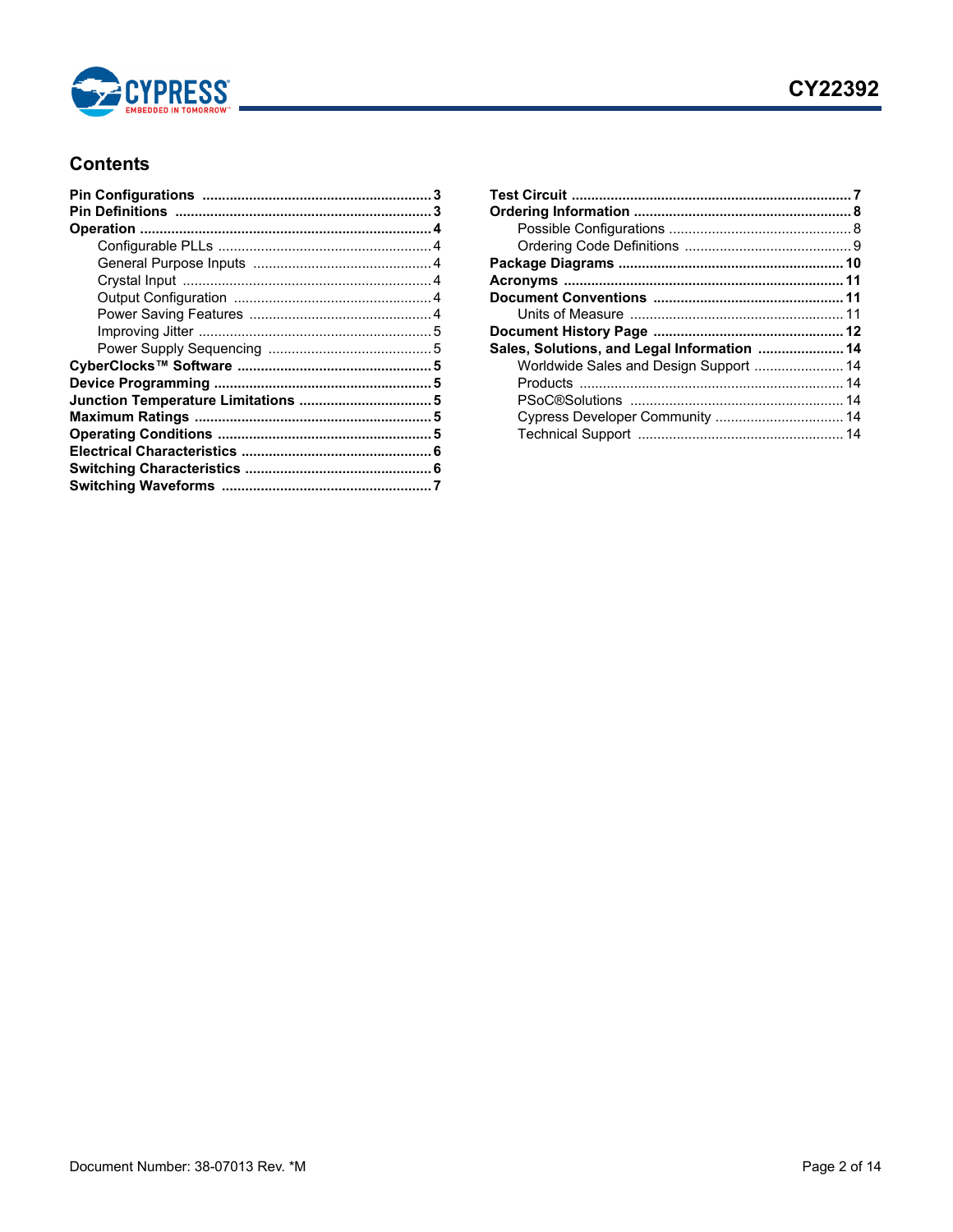

# <span id="page-2-2"></span><span id="page-2-0"></span>**Pin Configurations**

#### **Figure 1. 16-pin TSSOP / 16-pin SOIC pinout**



# <span id="page-2-1"></span>**Pin Definitions**

| <b>Name</b>      | <b>Pin Number</b> | <b>Description</b>                                                                                                                                                   |
|------------------|-------------------|----------------------------------------------------------------------------------------------------------------------------------------------------------------------|
| <b>CLKC</b>      |                   | Configurable clock output C                                                                                                                                          |
| $V_{DD}$         | $\overline{2}$    | Power supply                                                                                                                                                         |
| <b>AGND</b>      | 3                 | Analog Ground                                                                                                                                                        |
| <b>XTALIN</b>    | 4                 | Reference crystal input or external reference clock input                                                                                                            |
| <b>XTALOUT</b>   | 5                 | Reference crystal feedback                                                                                                                                           |
| <b>XBUF</b>      | 6                 | Buffered reference clock output                                                                                                                                      |
| <b>CLKD</b>      | $\overline{7}$    | Configurable clock output D                                                                                                                                          |
| <b>CLKE</b>      | 8                 | Configurable clock output E                                                                                                                                          |
| <b>CLKB</b>      | 9                 | Configurable clock output B                                                                                                                                          |
| <b>CLKA</b>      | 10                | Configurable clock output A                                                                                                                                          |
| <b>GND</b>       | 11                | Ground                                                                                                                                                               |
| S <sub>0</sub>   | 12                | General Purpose Input for Frequency Control; bit 0                                                                                                                   |
| S <sub>1</sub>   | 13                | General Purpose Input for Frequency Control; bit 1                                                                                                                   |
| AV <sub>DD</sub> | 14                | Analog Power Supply                                                                                                                                                  |
| S2/SUSPEND       | 15                | General Purpose Input for Frequency Control; bit 2. Optionally Suspend mode control input.                                                                           |
| SHUTDOWN/OE      | 16                | Places outputs in three-state condition and shuts down chip when Low. Optionally, only places<br>outputs in tristate condition and does not shut down chip when Low. |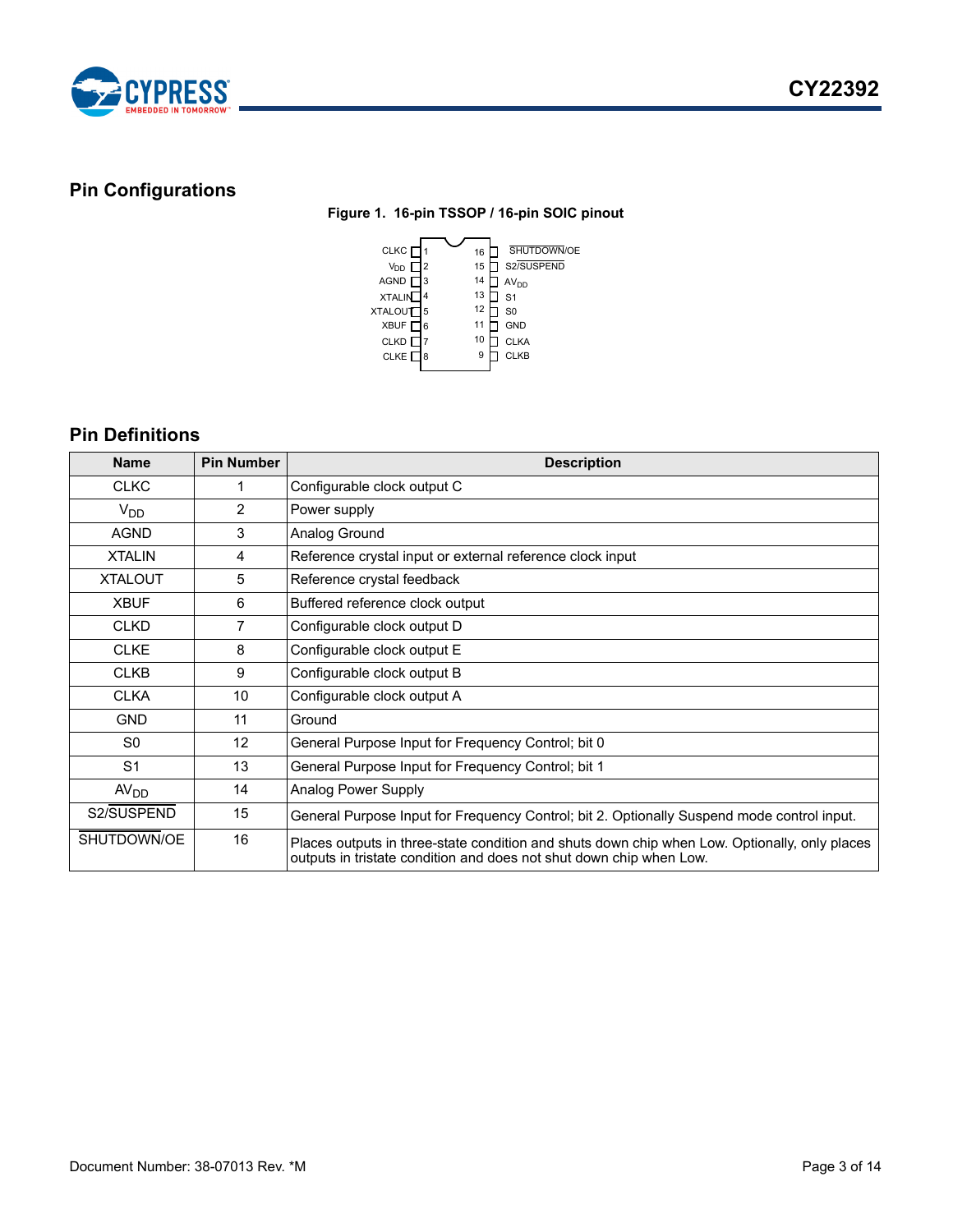

# <span id="page-3-0"></span>**Operation**

The CY22392 is an upgrade to the existing CY2292. The new device has a wider frequency range, greater flexibility, improved performance, and incorporates many features that reduce PLL sensitivity to external system issues.

The device has three PLLs which, when combined with the reference, enable up to four independent frequencies to be output on up to six pins. These three PLLs are completely programmable.

#### <span id="page-3-1"></span>**Configurable PLLs**

PLL1 generates a frequency that is equal to the reference divided by an 8-bit divider (Q) and multiplied by an 11-bit divider in the PLL feedback loop (P). The output of PLL1 is sent to the crosspoint switch. The output of PLL1 is also sent to a /2, /3, or /4 synchronous post-divider that is output through CLKE. The frequency of PLL1 can be changed by external CMOS inputs, S0, S1, S2. See the following section on General Purpose Inputs for more details.

PLL2 generates a frequency that is equal to the reference divided by an 8-bit divider (Q) and multiplied by an 11-bit divider in the PLL feedback loop (P). The output of PLL2 is sent to the crosspoint switch.

PLL3 generates a frequency that is equal to the reference divided by an 8-bit divider (Q) and multiplied by an 11-bit divider in the PLL feedback loop (P). The output of PLL3 is sent to the cross-point switch.

#### <span id="page-3-2"></span>**General Purpose Inputs**

S0, S1, and S2 are general purpose inputs that can be programmed to enable eight different frequency settings. Options that may be switched with these general purpose inputs are as follows: the frequency of PLL1, the output divider of CLKB, and the output divider of CLKA.

CLKA and CLKB both have 7-bit dividers that point to one of two programmable settings (register 0 and register 1). Both clocks share a single register control, so both must be set to register 0, or both must be set to register 1.

For example, the part may be programmed to use S0, S1, and S2 (0, 0, 0 to 1, 1, 1) to control eight different values of P and Q on PLL1. For each PLL1 P and Q setting, one of the two CLKA and CLKB divider registers can be chosen. Any divider change as a result of switching S0, S1, or S2 is guaranteed to be glitch free.

#### <span id="page-3-3"></span>**Crystal Input**

The input crystal oscillator is an important feature of this device because of its flexibility and performance features.

The oscillator inverter has programmable drive strength. This enables maximum compatibility with crystals from various manufacturers, processes, performances, and qualities.

The input load capacitors are placed on-die to reduce external component cost. These capacitors are true parallel-plate capacitors for ultra-linear performance. These were chosen to reduce the frequency shift that occurs when non-linear load capacitance interacts with load, bias, supply, and temperature changes. Non-linear (FET gate) crystal load capacitors must not be used for MPEG, POTS dial tone, communications, or other

applications that are sensitive to absolute frequency requirements.

The value of the load capacitors is determined by six bits in a programmable register. The load capacitance can be set with a resolution of 0.375 pF for a total crystal load range of 6 pF to 30 pF.

For driven clock inputs the input load capacitors may be completely bypassed. This enables the clock chip to accept driven frequency inputs up to 166 MHz. If the application requires a driven input, then XTALOUT must be left floating.

#### <span id="page-3-4"></span>**Output Configuration**

Under normal operation there are four internal frequency sources that may be routed through a programmable crosspoint switch to any of the four programmable 7-bit output dividers. The four sources are: reference, PLL1, PLL2, and PLL3. In addition, many outputs have a unique capability for even greater flexibility. The following is a description of each output.

CLKA's output originates from the crosspoint switch and goes through a programmable 7-bit post divider. The 7-bit post divider derives its value from one of two programmable registers. Each of the eight possible combinations of S0, S1, S2 controls which of the two programmable registers is loaded into CLKA's 7-bit post divider. See the section [General Purpose Inputs](#page-3-2) for more information.

CLKB's output originates from the crosspoint switch and goes through a programmable 7-bit post divider. The 7-bit post divider derives its value from one of two programmable registers. Each of the eight possible combinations of S0, S1, and S2 controls which of the two programmable registers is loaded into CLKA's 7-bit post divider. See the section [General Purpose Inputs](#page-3-2) for more information.

CLKC's output originates from the crosspoint switch and goes through a programmable 7-bit post divider. The 7-bit post divider derives its value from one programmable register.

CLKD's output originates from the crosspoint switch and goes through a programmable 7-bit post divider. The 7-bit post divider derives its value from one programmable register.

CLKE's output originates from PLL1 and goes through a post divider that may be programmed to /2, /3, or /4.

XBUF is simply the buffered reference.

The clock outputs have been designed to drive a single point load with a total lumped load capacitance of 15 pF. While driving multiple loads is possible with proper termination, it is generally not recommended.

#### <span id="page-3-5"></span>**Power Saving Features**

The SHUTDOWN/OE input tristates the outputs when pulled low. If system shutdown is enabled, a Low on this pin also shuts off the PLLs, counters, the reference oscillator, and all other active components. The resulting current on the  $V_{DD}$  pins is less than  $5 \mu A$  (typical). After leaving shutdown mode, the PLLs must relock.

The S2/SUSPEND input can be configured to shut down a customizable set of outputs and/or PLLs, when LOW. All PLLs and any of the outputs can be shut off in nearly any combination. The only limitation is that if a PLL is shut off, all outputs derived from it must also be shut off. Suspending a PLL shuts off all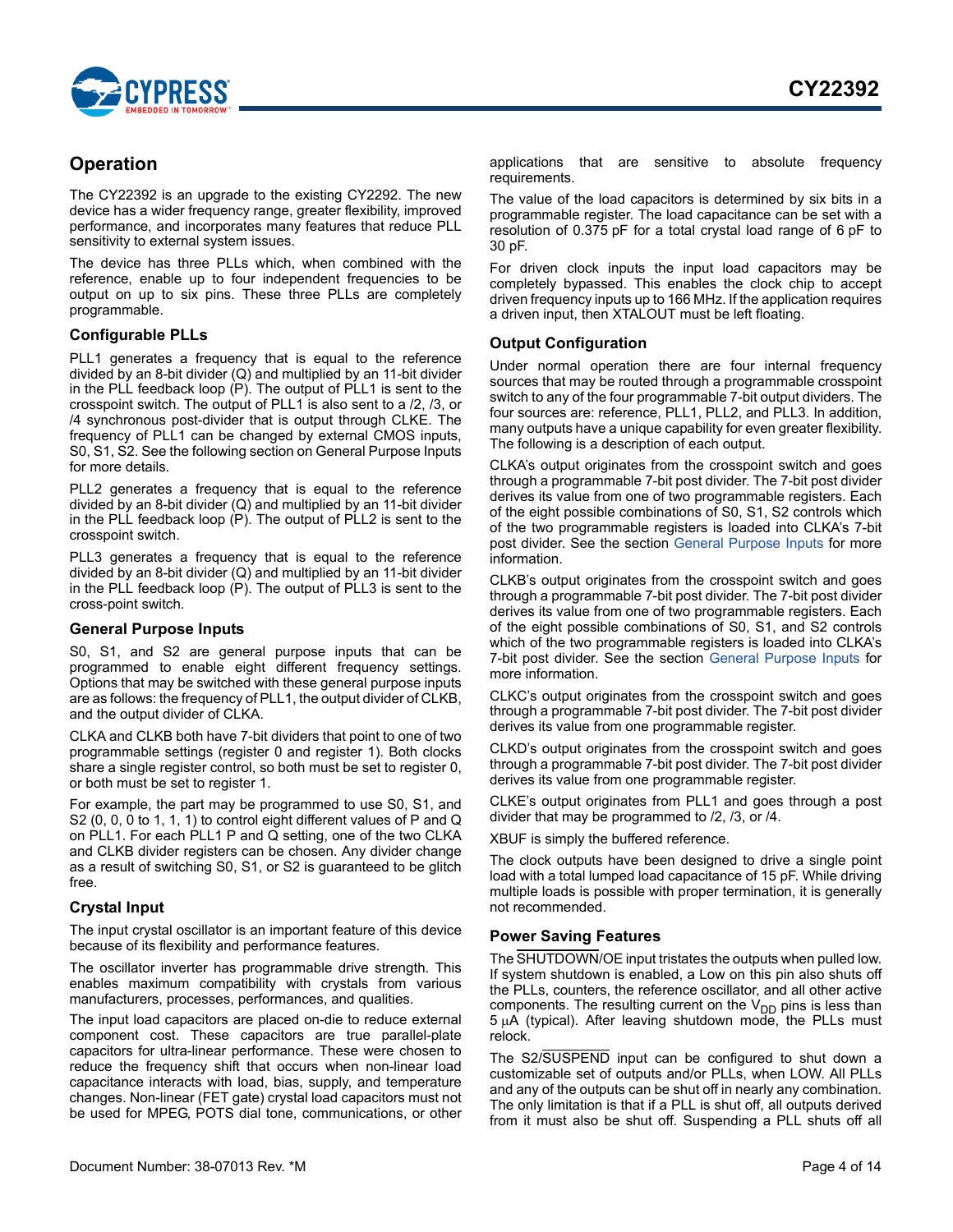

associated logic, while suspending an output simply forces a tristate condition.

#### <span id="page-4-0"></span>**Improving Jitter**

Jitter Optimization Control is useful in mitigating problems related to similar clocks switching at the same moment, causing excess jitter. If one PLL is driving more than one output, the negative phase of the PLL can be selected for one of the outputs (CLKA–CLKD). This prevents the output edges from aligning, enabling superior jitter performance.

#### <span id="page-4-1"></span>**Power Supply Sequencing**

For parts with multiple  $V_{DD}$  pins, there are no power supply sequencing requirements. The part is not fully operational until all  $V_{DD}$  pins have been brought up to the voltages specified in the [Operating Conditions.](#page-4-6) All grounds must be connected to the same ground plane.

## <span id="page-4-2"></span>**CyberClocks™ Software**

The CyberClocks application enables users to configure this device. Within CyberClocks, select the CyClocksRT tool. The easy-to-use interface offers complete control of the many features of this family including input frequency, PLL, output frequencies, and different functional options. Data sheet frequency range limitations are checked and performance tuning is automatically applied. CyClocksRT also has a power estimation feature that enables you to see the power consumption of your specific configuration. Download a copy of CyberClocks free on Cypress's web site at www.cypress.com. Install and run it on any PC running Windows.

#### <span id="page-4-3"></span>**Device Programming**

Part numbers starting with CY22392F are 'field programmable' devices. Field programmable devices are shipped unprogrammed, and must be programmed prior to installation on a PCB. After a programming file (.jed) is created using CyberClocks software, devices can be programmed in small quantities using the CY3672 programmer and CY3698 [[1\]](#page-4-9) adapter. Volume programming is available through Cypress Semiconductor's value added distribution partners or by using third party programmers from BP Microsystems, HiLo Systems, and others. For sufficiently large volumes, Cypress can supply pre-programmed devices with a part number extension that is configuration-specific.

#### <span id="page-4-4"></span>**Junction Temperature Limitations**

It is possible to program the CY22392 such that the maximum junction temperature rating is exceeded. The package  $\theta_{JA}$  is 115 °C/W. Use the CyClocksRT power estimation feature to verify that the programmed configuration meets the junction temperature and package power dissipation maximum ratings.

#### <span id="page-4-5"></span>**Maximum Ratings**

Exceeding maximum ratings may shorten the useful life of the device. User guidelines are not tested.

| DC Input Voltage  -0.5 V to + (AV <sub>DD</sub> + 0.5 V)           |  |
|--------------------------------------------------------------------|--|
| Storage Temperature  -65 °C to +125 °C                             |  |
|                                                                    |  |
| Data Retention at Tj = 125 °C > 10 years                           |  |
|                                                                    |  |
|                                                                    |  |
| Static Discharge Voltage<br>(per MIL-STD-883, Method 3015)  2000 V |  |
|                                                                    |  |
|                                                                    |  |

# <span id="page-4-6"></span>**Operating Conditions**

The following table lists the recommended operating conditions. [\[2](#page-4-7)]

| <b>Parameter</b>      | <b>Description</b>                                                                                | Min   | <b>Typ</b> | <b>Max</b> | <b>Unit</b> |
|-----------------------|---------------------------------------------------------------------------------------------------|-------|------------|------------|-------------|
| $V_{DD}/AV_{DD}$      | Supply Voltage                                                                                    | 3.135 | 3.3        | 3.465      | V           |
| T <sub>A</sub>        | <b>Commercial Operating Temperature, Ambient</b>                                                  | 0     |            | $+70$      | °C          |
|                       | Industrial Operating Temperature, Ambient                                                         | $-40$ |            | $+85$      | $^{\circ}C$ |
| C <sub>LOAD</sub> OUT | Maximum Load Capacitance                                                                          |       |            | 15         | pF          |
| $f_{REF}$             | <b>External Reference Crystal</b>                                                                 | 8     |            | 30         | <b>MHz</b>  |
|                       | External Reference Clock <sup>[3]</sup> , Commercial                                              |       |            | 166        | <b>MHz</b>  |
|                       | External Reference Clock <sup>[3]</sup> , Industrial                                              |       |            | 150        | <b>MHz</b>  |
| t <sub>PU</sub>       | Power up time for all VDD's to reach minimum specified voltage (power<br>ramps must be monotonic) | 0.05  |            | 500        | ms          |

#### **Notes**

<span id="page-4-9"></span>1. Programming of only 16-pin TSSOP package is supported by CY3698. For programming support of 16-pin SOIC package, contact your local FAE.

<span id="page-4-8"></span>3. External input reference clock must have a duty cycle between 40% and 60%, measured at  $V_{\text{DD}}/2$ .

<span id="page-4-7"></span><sup>2.</sup> Unless otherwise noted, Electrical and Switching Characteristics are guaranteed across these operating conditions.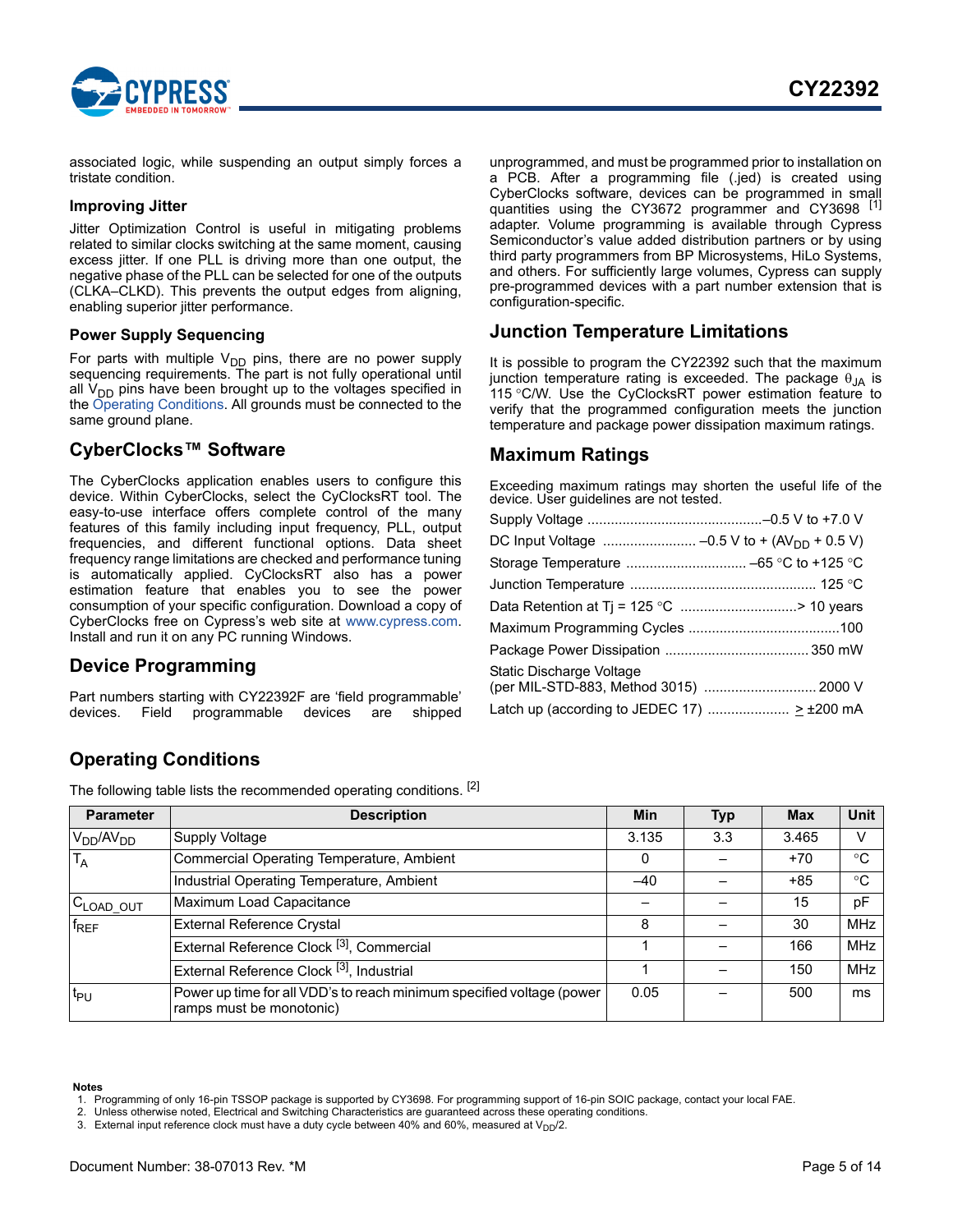

# <span id="page-5-0"></span>**Electrical Characteristics**

| <b>Parameter</b>              | <b>Description</b>                             | <b>Conditions</b>                                                | Min | <b>Typ</b> | <b>Max</b> | <b>Unit</b>      |
|-------------------------------|------------------------------------------------|------------------------------------------------------------------|-----|------------|------------|------------------|
| $I_{OH}$                      | Output High Current <sup>[4]</sup>             | $V_{OH}$ = $V_{DD}$ – 0.5 V, V <sub>DD</sub> = 3.3 V             | 12  | 24         |            | mA               |
| $I_{OL}$                      | Output Low Current <sup>[4]</sup>              | $V_{OL}$ = 0.5 V, $V_{DD}$ = 3.3 V                               | 12  | 24         |            | mA               |
| $C_{\text{XTAL\_MIN}}$        | Crystal Load Capacitance <sup>[4]</sup>        | Capload at minimum setting                                       |     | 6          |            | pF               |
| $C_{\text{XTAL}\_\text{MAX}}$ | Crystal Load Capacitance <sup>[4]</sup>        | Capload at maximum setting                                       |     | 30         |            | pF               |
| $C_{\text{LOAD\_IN}}$         | Input Pin Capacitance <sup>[4]</sup>           | Except crystal pins                                              |     | 7          |            | pF               |
| $V_{\text{IH}}$               | High Level Input Voltage                       | CMOS levels,% of AV <sub>DD</sub>                                | 70% |            |            | AV <sub>DD</sub> |
| $V_{IL}$                      | Low Level Input Voltage                        | CMOS levels,% of AV <sub>DD</sub>                                |     |            | 30%        | AV <sub>DD</sub> |
| $I_{\text{IH}}$               | Input High Current                             | $V_{IN} = AV_{DD} - 0.3 V$                                       |     | $<$ 1      | 10         | μA               |
| $I_{IL}$                      | Input Low Current                              | $V_{IN}$ = +0.3 V                                                |     | <1         | 10         | μA               |
| $I_{OZ}$                      | Output Leakage Current                         | Three-state outputs                                              |     |            | 10         | μA               |
| <b>I</b> <sub>DD</sub>        | <b>Total Power Supply Current</b>              | 3.3 V Power Supply; 2 outputs at<br>166 MHz; 4 outputs at 83 MHz |     | 100        |            | mA               |
|                               |                                                | 3.3 V Power Supply; 2 outputs at<br>20 MHz; 4 outputs at 40 MHz  |     | 50         |            | mA               |
| <b>PDDS</b>                   | Total Power Supply Current in<br>Shutdown Mode | Shutdown active                                                  |     | 5          | 20         | μA               |

# <span id="page-5-1"></span>**Switching Characteristics**

| <b>Parameter</b> | <b>Name</b>                           | <b>Description</b>                                                                                                  | Min  | <b>Typ</b> | <b>Max</b> | <b>Unit</b> |
|------------------|---------------------------------------|---------------------------------------------------------------------------------------------------------------------|------|------------|------------|-------------|
| $1/t_1$          | Output Frequency <sup>[4, 5]</sup>    | Clock output limit, Commercial                                                                                      |      |            | 200        | <b>MHz</b>  |
|                  |                                       | Clock output limit, Industrial                                                                                      |      |            | 166        | MHz         |
| t <sub>2</sub>   | Output Duty Cycle <sup>[4, 6]</sup>   | Duty cycle for outputs, defined as<br>$t_2 \div t_1$ , Fout < 100 MHz, divider $\geq 2$ ,<br>measured at $V_{DD}/2$ | 45%  | 50%        | 55%        |             |
|                  |                                       | Duty cycle for outputs, defined as<br>$t_2 \div t_1$ , Fout > 100 MHz or<br>divider = 1, measured at $V_{DD}/2$     | 40%  | 50%        | 60%        |             |
| $t_3$            | Rising Edge Slew Rate [4]             | Output clock rise time, 20% to 80%<br>of V <sub>DD</sub>                                                            | 0.75 | 1.4        |            | V/ns        |
| $t_4$            | Falling Edge Slew Rate <sup>[4]</sup> | Output clock fall time, 80% to 20%<br>of V <sub>DD</sub>                                                            | 0.75 | 1.4        |            | V/ns        |
| t <sub>5</sub>   | Output three-state Timing [4]         | Time for output to enter or leave<br>three-state mode after<br>SHUTDOWN/OE switches                                 |      | 150        | 300        | ns          |
| $t_6$            | Clock Jitter <sup>[4, 7]</sup>        | Peak-to-peak period jitter, CLK<br>outputs measured at V <sub>DD</sub> /2                                           |      | 400        |            | ps          |
| t <sub>7</sub>   | Lock Time <sup>[4]</sup>              | PLL Lock Time from Power up                                                                                         |      | 1.0        | 3          | ms          |

#### **Notes**

- <span id="page-5-2"></span>
- <span id="page-5-5"></span>4. Guaranteed by design, not 100% tested. 5. Guaranteed to meet 20%–80% output thresholds and duty cycle specifications.
- <span id="page-5-3"></span>

<span id="page-5-4"></span><sup>6.</sup> Reference Output duty cycle depends on XTALIN duty cycle. 7. Jitter varies significantly with configuration. Reference Output jitter depends on XTALIN jitter and edge rate.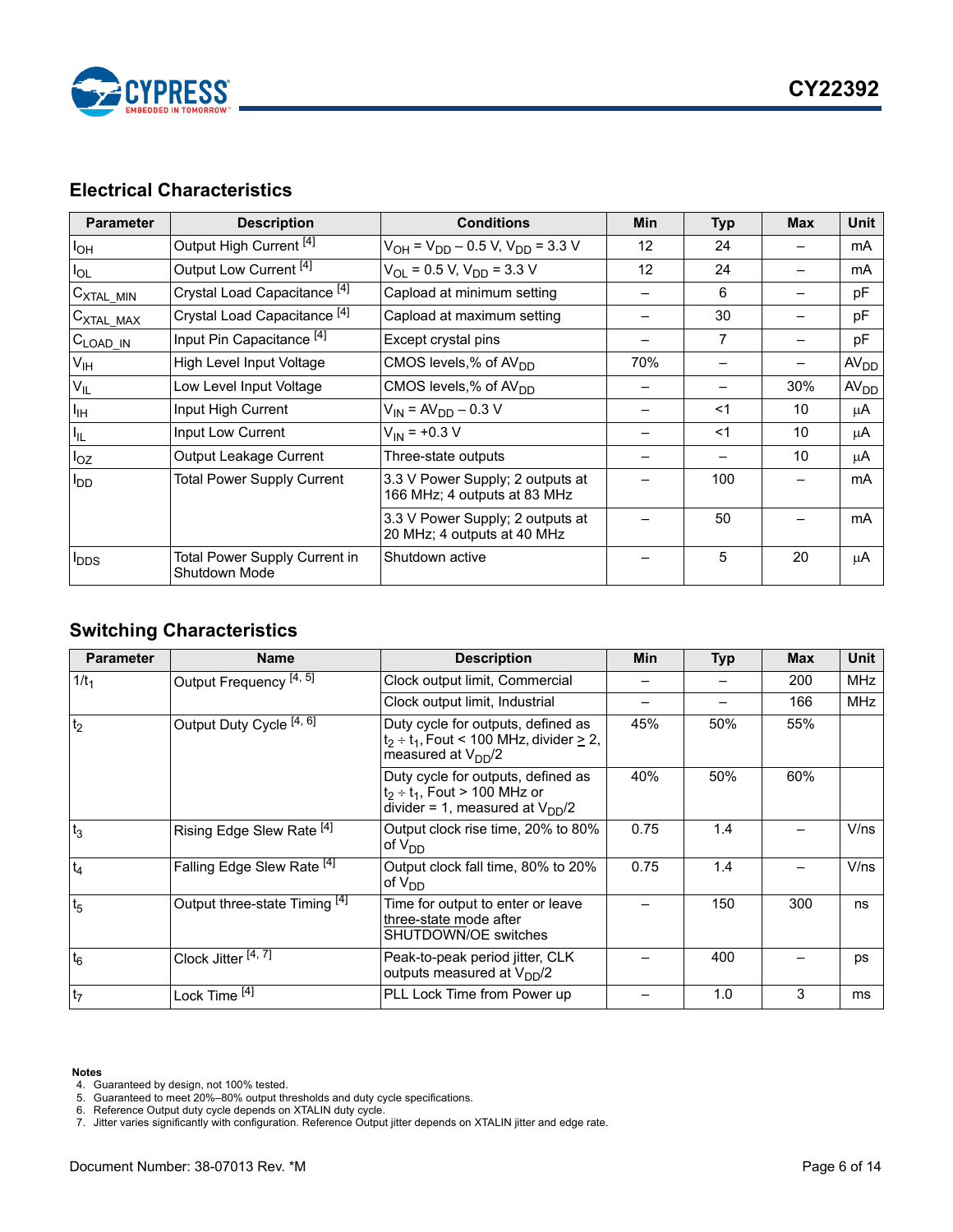



# <span id="page-6-0"></span>**Switching Waveforms**



<span id="page-6-1"></span>**Test Circuit**

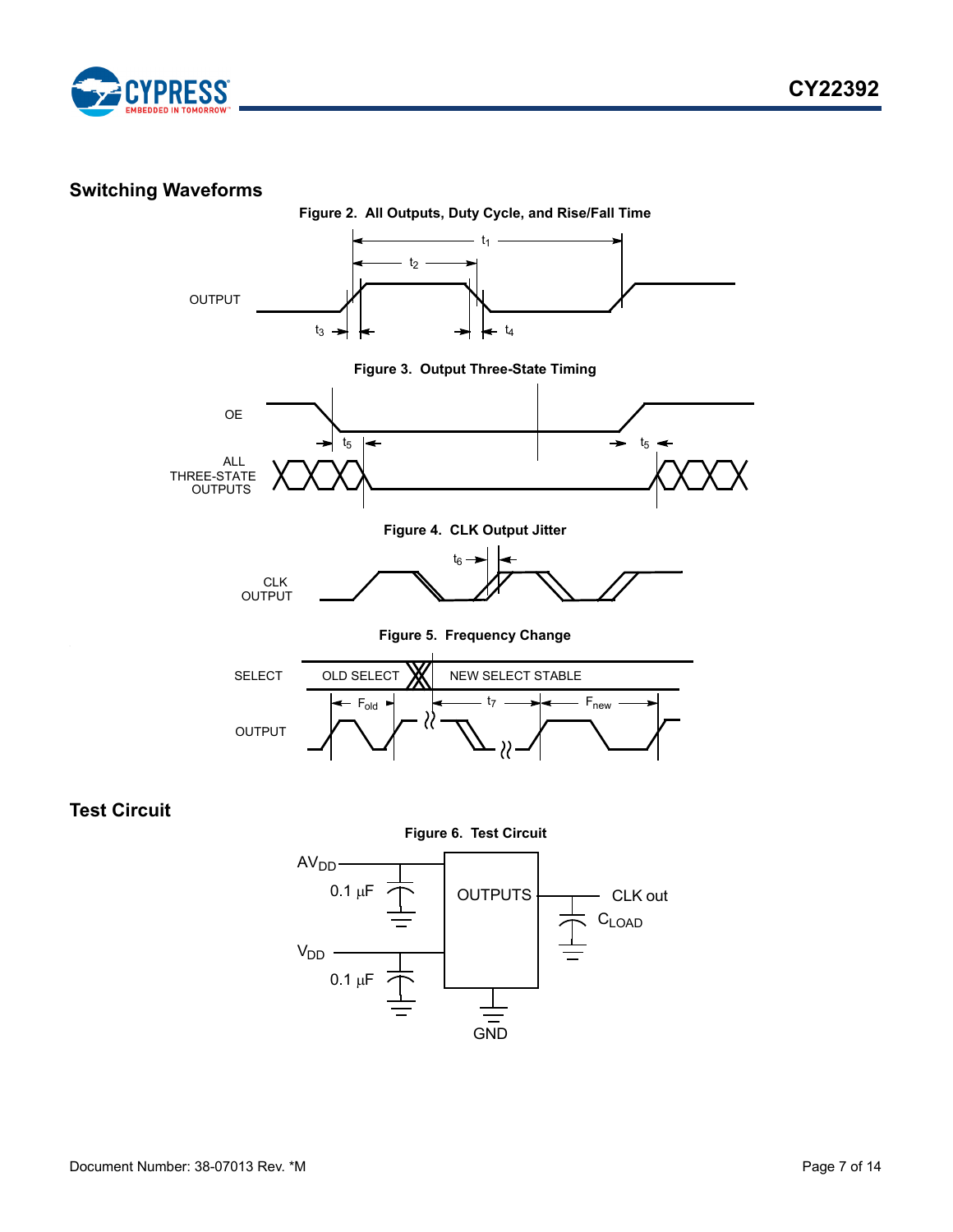

## <span id="page-7-0"></span>**Ordering Information**

| <b>Ordering Code</b><br>Package Name |                            | Package Type                                                                         | <b>Operating Range</b>                        | <b>Operating Voltage</b> |
|--------------------------------------|----------------------------|--------------------------------------------------------------------------------------|-----------------------------------------------|--------------------------|
| Pb-free                              |                            |                                                                                      |                                               |                          |
| CY22392FXC                           | ZZ16                       | 16-pin TSSOP                                                                         | Commercial $(T_A = 0 °C$ to 70 °C)            | 3.3V                     |
| CY22392FXCT                          | ZZ16                       | 16-pin TSSOP - Tape and Reel                                                         | Commercial ( $T_A = 0$ °C to 70 °C)           | 3.3V                     |
| CY22392FXI                           | ZZ16                       | 16-pin TSSOP                                                                         | Industrial (T <sub>A</sub> = –40 °C to 85 °C) | 3.3V                     |
| CY22392FXIT<br>ZZ16                  |                            | 16-pin TSSOP - Tape and Reel                                                         | Industrial (T <sub>A</sub> = –40 °C to 85 °C) | 3.3V                     |
| Programmer                           |                            |                                                                                      |                                               |                          |
| CY3675-CLKMAKER1 <sup>[8]</sup>      | $(ZZ16)$ package $CY22395$ | Only for TSSOP   CY22392, CY22393, CY22394,<br>Adapter Board for TSSOP16A<br>Devices |                                               |                          |

Some product offerings are factory programmed customer specific devices with customized part numbers. The Possible Configurations table shows the available device types, but not complete part numbers. Contact your local Cypress FAE or Sales Representative for more information.

#### <span id="page-7-1"></span>**Possible Configurations**

| <b>Ordering Code</b>            | <b>Package Name</b> | Package Type                 | <b>Operating Range</b>                          | <b>Operating Voltage</b> |
|---------------------------------|---------------------|------------------------------|-------------------------------------------------|--------------------------|
| Pb-free                         |                     |                              |                                                 |                          |
| CY22392ZXC-xxx <sup>[9]</sup>   | ZZ16                | 16-pin TSSOP                 | Commercial (T <sub>A</sub> = 0 °C to 70 °C)     | 3.3V                     |
| CY22392ZXC-xxxT <sup>[9]</sup>  | ZZ16                | 16-pin TSSOP - Tape and Reel | Commercial (T <sub>A</sub> = 0 °C to 70 °C)     | 3.3V                     |
| $CY22392ZXI-XXX[9]$             | ZZ16                | 16-pin TSSOP                 | Industrial (T <sub>A</sub> = –40 °C to 85 °C)   | 3.3V                     |
| $CY22392ZXI-XXXT[9]$            | ZZ16                | 16-pin TSSOP - Tape and Reel | Industrial (T <sub>A</sub> = –40 °C to 85 °C)   | 3.3V                     |
| CY22392SXC-xxx <sup>[9]</sup>   | SZ16                | 16-pin SOIC                  | Commercial ( $T_A = 0$ °C to 70 °C)             | 3.3V                     |
| CY22392SXC-xxxT <sup>[9]</sup>  | SZ16                | 16-pin SOIC - Tape and Reel  | Commercial (T <sub>A</sub> = 0 °C to 70 °C)     | 3.3V                     |
| CY22392SXI-xxx <sup>[9]</sup>   | SZ16                | 16-pin SOIC                  | Industrial (T <sub>A</sub> = $-40$ °C to 85 °C) | 3.3V                     |
| CY22392ZSXI-xxxT <sup>[9]</sup> | SZ16                | 16-pin SOIC - Tape and Reel  | Industrial (T <sub>A</sub> = –40 °C to 85 °C)   | 3.3V                     |

**Notes**

- <span id="page-7-3"></span>
- <span id="page-7-2"></span>8. Programming of only 16-pin TSSOP package is supported. For programming support of 16-pin SOIC package, contact your local FAE.<br>9. The CY22392ZXC-xxx and CY22392ZXI-xxx are factory programmed configurations. Factory
-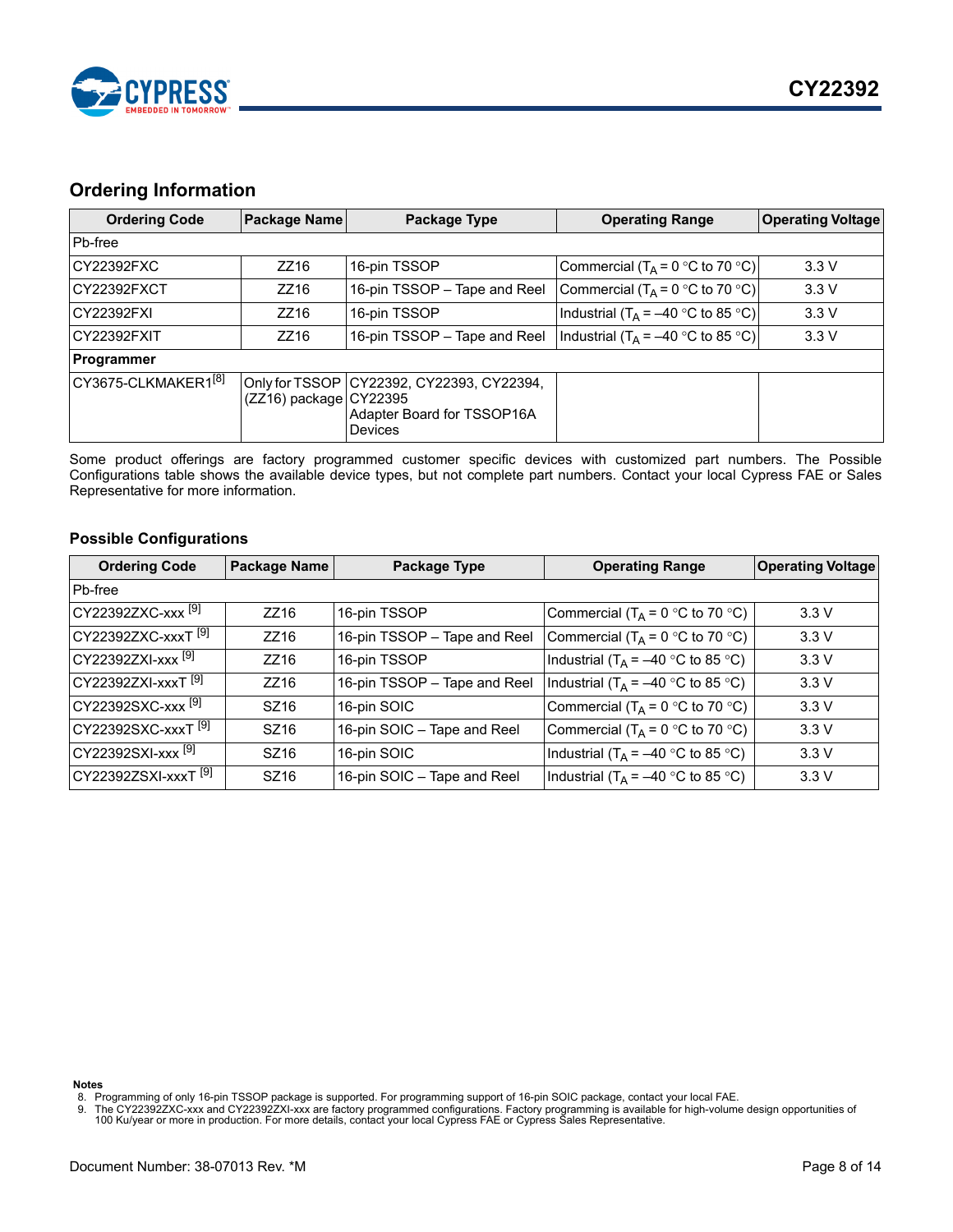

## <span id="page-8-0"></span>**Ordering Code Definitions**

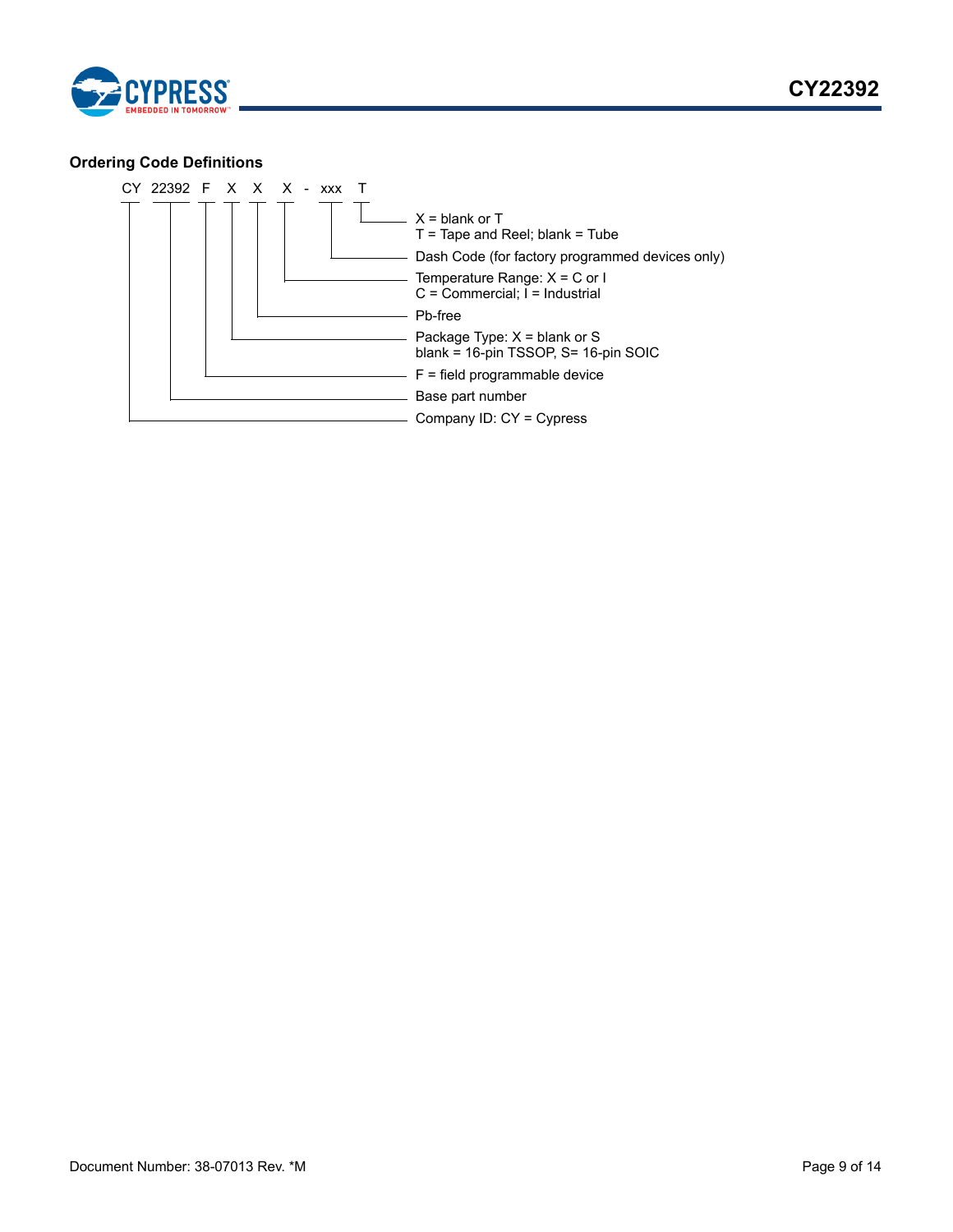



## <span id="page-9-0"></span>**Package Diagrams**

**Figure 7. 16-pin TSSOP (4.40 mm Body) Z16.173/ZZ16.173 Package Outline, 51-85091**





51-85068 \*E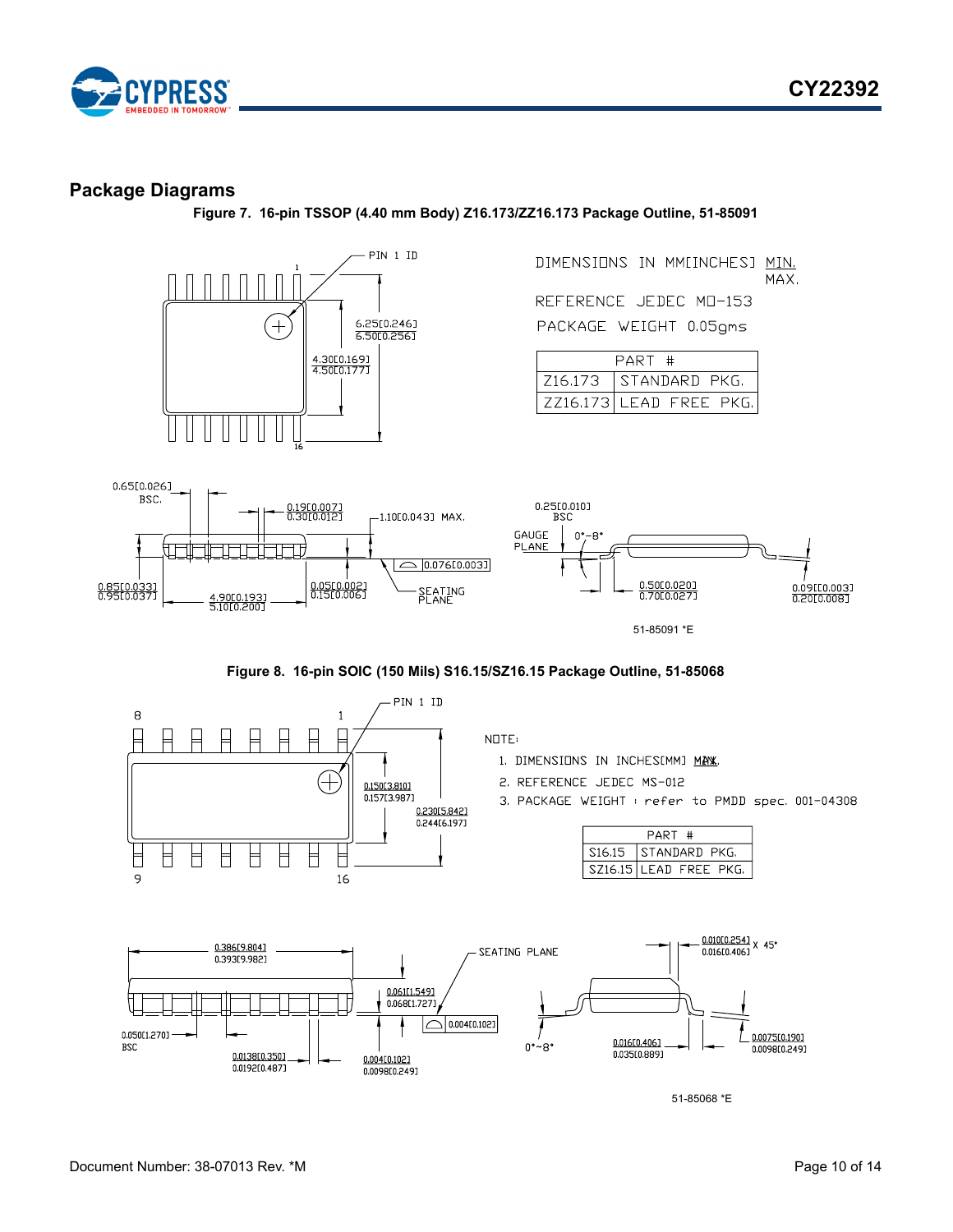

| Acronym      | <b>Description</b>                         |  |  |  |
|--------------|--------------------------------------------|--|--|--|
| <b>CMOS</b>  | Complementary Metal Oxide Semiconductor    |  |  |  |
| FMI          | Electromagnetic Interference               |  |  |  |
| <b>FET</b>   | Field-Fffect Transistor                    |  |  |  |
| <b>FTG</b>   | <b>Frequency Timing Generator</b>          |  |  |  |
| <b>JEDEC</b> | Joint Electron Devices Engineering Council |  |  |  |
| I VTTI       | Low Voltage Transistor-Transistor Logic    |  |  |  |
| <b>OSC</b>   | Oscillator                                 |  |  |  |
| <b>PCB</b>   | <b>Printed Circuit Board</b>               |  |  |  |
| PL L         | Phase Locked Loop                          |  |  |  |
| TSSOP        | Thin Shrink Small Outline Package          |  |  |  |

# <span id="page-10-0"></span>**Acronyms Document Conventions**

#### <span id="page-10-2"></span><span id="page-10-1"></span>**Units of Measure**

| <b>Symbol</b> | <b>Unit of Measure</b> |  |  |  |
|---------------|------------------------|--|--|--|
| °C            | degree Celsius         |  |  |  |
| MHz           | megahertz              |  |  |  |
| μA            | microampere            |  |  |  |
| μF            | microfarad             |  |  |  |
| mA            | milliampere            |  |  |  |
| mm            | millimeter             |  |  |  |
| ms            | millisecond            |  |  |  |
| mW            | milliwatt              |  |  |  |
| ns            | nanosecond             |  |  |  |
| $\%$          | percent                |  |  |  |
| pF            | picofarad              |  |  |  |
| ppm           | parts per million      |  |  |  |
| ps            | picosecond             |  |  |  |
| V             | volt                   |  |  |  |
| W             | watt                   |  |  |  |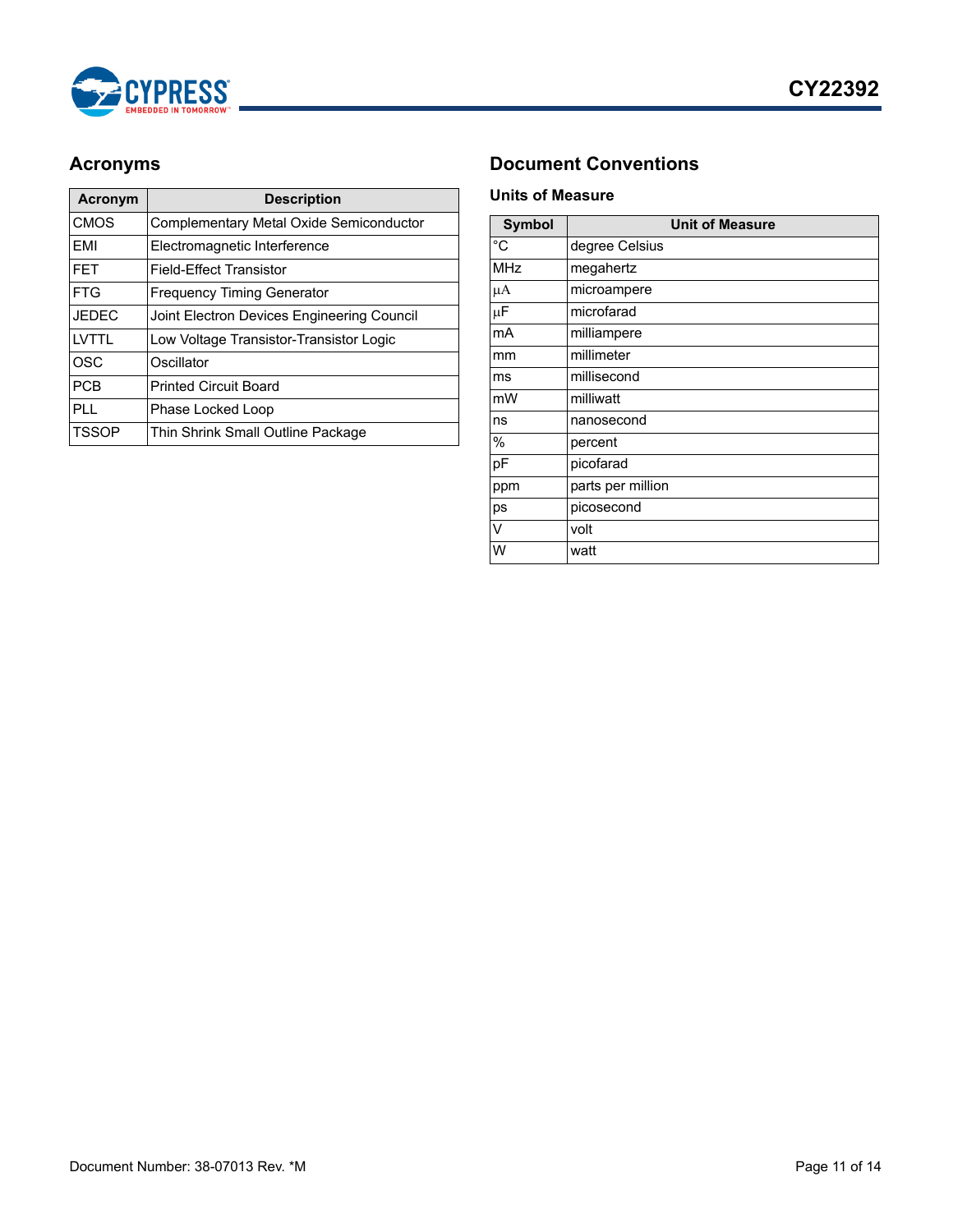

# <span id="page-11-0"></span>**Document History Page**

| Document Title: CY22392, Three-PLL General Purpose Flash-Programmable Clock Generator<br>Document Number: 38-07013 |            |                     |                                  |                                                                                                                                                                                                                                                                                                                                                                                                                                                                                               |  |
|--------------------------------------------------------------------------------------------------------------------|------------|---------------------|----------------------------------|-----------------------------------------------------------------------------------------------------------------------------------------------------------------------------------------------------------------------------------------------------------------------------------------------------------------------------------------------------------------------------------------------------------------------------------------------------------------------------------------------|--|
| Rev.                                                                                                               | <b>ECN</b> | Orig. of<br>Change  | <b>Submission</b><br><b>Date</b> | <b>Description of Change</b>                                                                                                                                                                                                                                                                                                                                                                                                                                                                  |  |
| $^{\star\star}$                                                                                                    | 106738     | <b>TLG</b>          | 07/03/2001                       | New data sheet.                                                                                                                                                                                                                                                                                                                                                                                                                                                                               |  |
| $\star$ A                                                                                                          | 108515     | <b>JWK</b>          | 08/23/2001                       | Changed status from Preliminary to Final.<br><b>Added Junction Temperature Limitations.</b><br><b>Updated Maximum Ratings:</b><br>Removed soldering temperature rating.<br><b>Updated Electrical Characteristics:</b><br>Splitted crystal load into two typical specs representing digital settings range.<br><b>Updated Switching Characteristics:</b><br>Changed maximum value of $t_5$ parameter from 250 ns to 300 ns.<br>Changed typical value of $t_7$ parameter from 0.3 ms to 1.0 ms. |  |
| *B                                                                                                                 | 110052     | <b>CKN</b>          | 12/09/2001                       | <b>Updated Ordering Information:</b><br>Updated part numbers.<br>Added Note 9 and referred the same note in factory programmed MPNs.                                                                                                                                                                                                                                                                                                                                                          |  |
| $^{\ast}$ C                                                                                                        | 121864     | <b>RBI</b>          | 12/14/2002                       | <b>Updated Operating Conditions:</b><br>Added $t_{PI}$ parameter and its details.                                                                                                                                                                                                                                                                                                                                                                                                             |  |
| *D                                                                                                                 | 237811     | <b>RGL</b>          | 06/25/2004                       | <b>Updated Ordering Information:</b><br>Updated part numbers.                                                                                                                                                                                                                                                                                                                                                                                                                                 |  |
| *E                                                                                                                 | 2584052    | <b>AESA</b>         | 10/10/2008                       | <b>Updated Ordering Information:</b><br>Updated part numbers.<br>Replaced "Lead-Free" with "Pb-Free".<br>Added Note "Not recommended for new designs." and referred the same note<br>in non Pb-free part numbers.<br>Updated to new template.                                                                                                                                                                                                                                                 |  |
| $\overline{F}$                                                                                                     | 2740247    | KVM/<br><b>PYRS</b> | 07/17/2009                       | Updated CyberClocks™ Software:<br>Updated description.<br><b>Added Device Programming.</b><br><b>Added Electrical Characteristics.</b><br><b>Updated Ordering Information:</b><br>Updated part numbers.<br>Replaced Z16 with ZZ16 in "Package Name" column for Pb-free devices.                                                                                                                                                                                                               |  |
| $\mathcal{E}$                                                                                                      | 2897246    | <b>KVM</b>          | 03/22/2010                       | <b>Updated Ordering Information:</b><br>No change in part numbers.<br>Updated Note 9.<br>Removed Note "Not recommended for new designs. New designs should use<br>P.-free devices.".<br>Added description before Possible Configurations.<br><b>Added Possible Configurations.</b><br><b>Updated Package Diagrams:</b><br>spec 51-85091 - Changed revision from *A to *B.                                                                                                                     |  |
| $*H$                                                                                                               | 3340710    | <b>PURU</b>         | 08/09/2011                       | <b>Updated Ordering Information:</b><br>No change in part numbers.<br><b>Added Ordering Code Definitions.</b><br><b>Updated Package Diagrams:</b><br>spec 51-85091 - Changed revision from *B to *C.<br>Added Acronyms and Units of Measure.<br>Updated to new template.<br><b>Completing Sunset Review.</b>                                                                                                                                                                                  |  |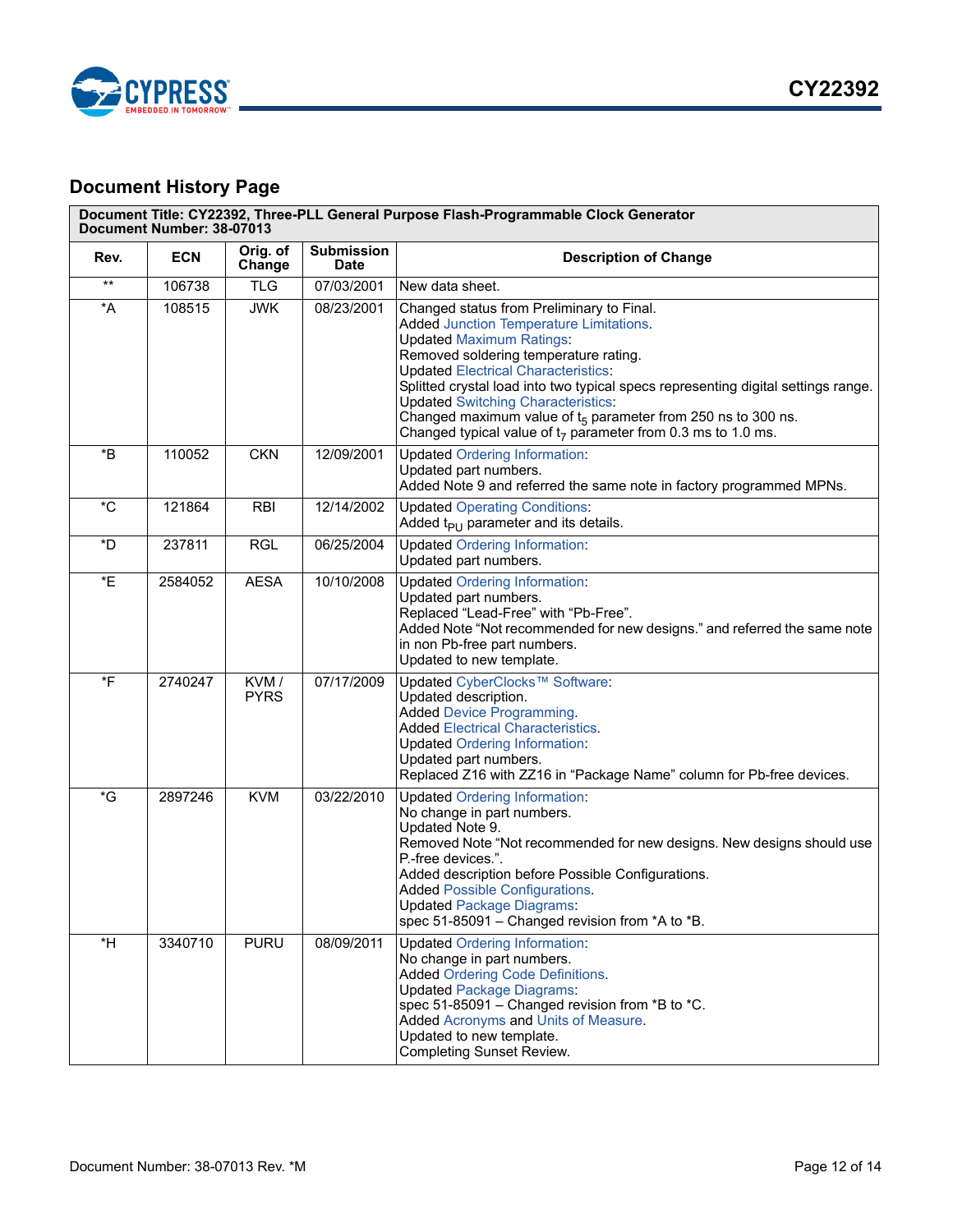

# **Document History Page (continued)**

| Document Title: CY22392, Three-PLL General Purpose Flash-Programmable Clock Generator<br>Document Number: 38-07013 |            |                    |                                  |                                                                                                                                                                                                                                                                                                                                                                                                                                                                                                                                                                                                                                                                                                                                                                                                              |  |
|--------------------------------------------------------------------------------------------------------------------|------------|--------------------|----------------------------------|--------------------------------------------------------------------------------------------------------------------------------------------------------------------------------------------------------------------------------------------------------------------------------------------------------------------------------------------------------------------------------------------------------------------------------------------------------------------------------------------------------------------------------------------------------------------------------------------------------------------------------------------------------------------------------------------------------------------------------------------------------------------------------------------------------------|--|
| Rev.                                                                                                               | <b>ECN</b> | Orig. of<br>Change | <b>Submission</b><br><b>Date</b> | <b>Description of Change</b>                                                                                                                                                                                                                                                                                                                                                                                                                                                                                                                                                                                                                                                                                                                                                                                 |  |
| $\star$                                                                                                            | 3882659    | <b>PURU</b>        | 01/24/2013                       | <b>Updated Features:</b><br>Added 16-pin SOIC package details.<br><b>Updated Pin Configurations:</b><br>Updated caption of Figure 1 to include 16-pin SOIC package details.<br><b>Updated Device Programming:</b><br>Added Note 1 and referred the same Note for CY3698.<br><b>Updated Ordering Information:</b><br>Updated part numbers (Added new MPNs CY22392FSXC, CY22392FSXCT,<br>CY22392FSXI and CY22392FSXIT).<br><b>Updated Possible Configurations:</b><br>Updated part numbers (Added new MPNs CY22392SXC-xxx,<br>CY22392SXC-xxxT, CY22392SXI-xxx and CY22392SXI-xxxT).<br>Updated Ordering Code Definitions (To include 16-pin SOIC package details).<br><b>Updated Package Diagrams:</b><br>spec 51-85091 - Changed revision from *C to *D.<br>Added spec 51-85068 *E (for 16-pin SOIC package). |  |
| $\star$ .                                                                                                          | 4505589    | <b>TAVA</b>        | 09/17/2014                       | Updated to new template.<br><b>Completing Sunset Review.</b>                                                                                                                                                                                                                                                                                                                                                                                                                                                                                                                                                                                                                                                                                                                                                 |  |
| *K                                                                                                                 | 4597235    | <b>TAVA</b>        | 12/18/2014                       | <b>Updated Functional Description:</b><br>Added "For a complete list of related documentation, click here." at the end.<br><b>Updated Ordering Information:</b><br>Updated part numbers.<br><b>Updated Package Diagrams:</b><br>spec 51-85091 – Changed revision from $*D$ to $*E$ .                                                                                                                                                                                                                                                                                                                                                                                                                                                                                                                         |  |
| $\star$ <sub>1</sub>                                                                                               | 5452399    | <b>TAVA</b>        | 09/28/2016                       | Updated to new template.<br><b>Completing Sunset Review.</b>                                                                                                                                                                                                                                                                                                                                                                                                                                                                                                                                                                                                                                                                                                                                                 |  |
| $*_{M}$                                                                                                            | 6056485    | <b>PAWK</b>        | 02/02/2018                       | <b>Updated Ordering Information:</b><br>Updated part numbers.<br>Updated Note 8.<br>Updated to new template.                                                                                                                                                                                                                                                                                                                                                                                                                                                                                                                                                                                                                                                                                                 |  |